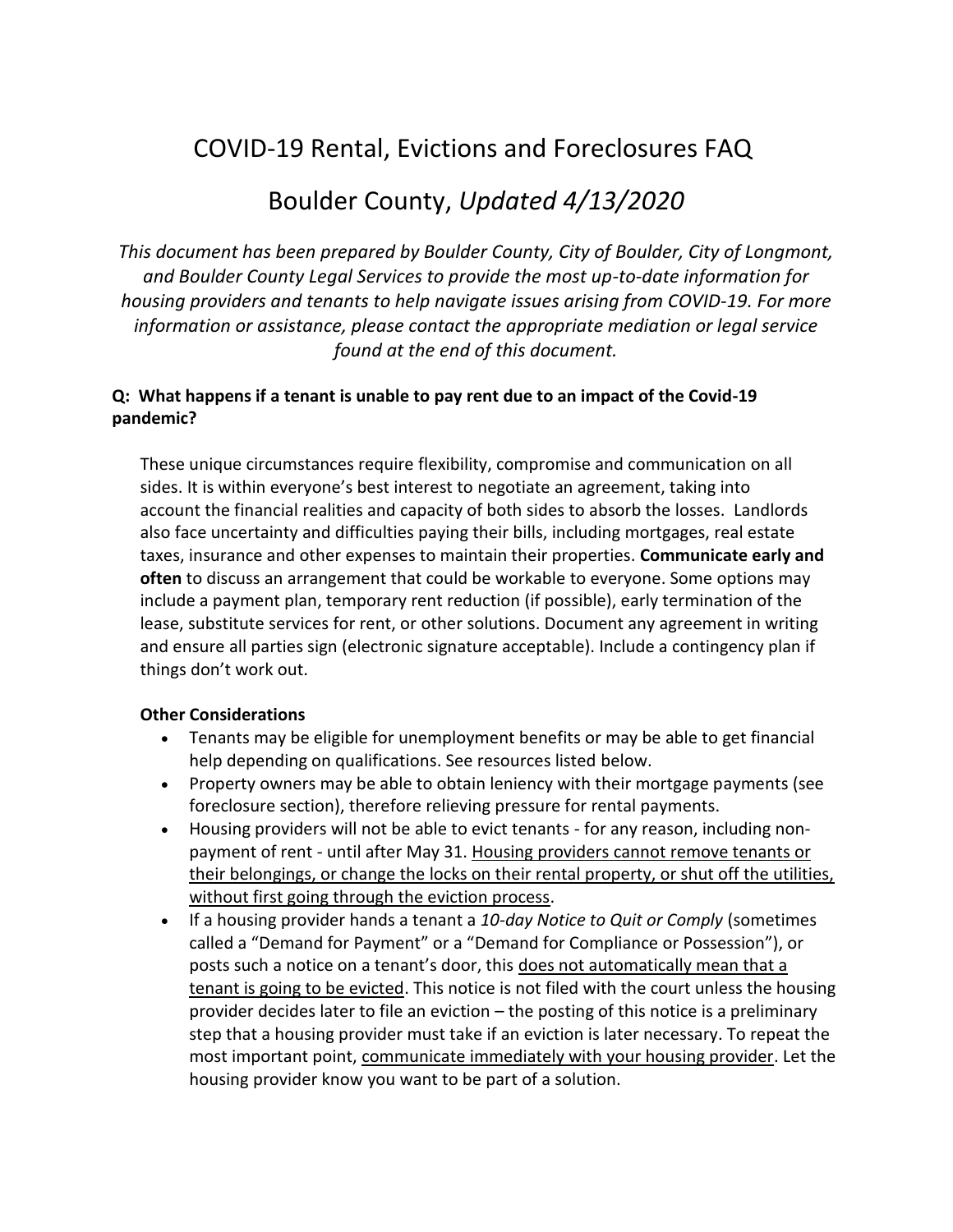• Contact mediation services (see page 3 for appropriate service) for more help navigating your situation and/or mediation services to help parties reach resolution. At this time, all mediations will be conducted virtually over the telephone or computer, not in-person.

#### **Q: Eviction. What is happening to assist renters at risk of eviction?**

- Boulder County Courts have placed a temporary hold on eviction hearings until May 31, 2020, including all residential and business evictions. Although eviction cases can still be filed by housing providers/landlords, no eviction hearings can take place until June 1, 2020. Colorado municipal governments have no authority over evictions because it is a state law process. These cases are heard in district or county, not municipal court.
- On March 20, Governor Jared Polis issued [Executive Order D 2020 012](https://drive.google.com/file/d/1mMCRLb6PxMPI680_THFn4nqLGAty1jq9/view) temporarily limiting evictions, foreclosures, and public utility disconnections.
- The Coronavirus Aid, Relief, and Economic Security Act (CARES Act) was signed into law on March 27, 2020 and prohibits landlords of a covered property from filing new eviction actions for non-payment of rent and charging late fees or other penalties until June 27th. For more detail and to see which properties are covered under this act, see [this link.](https://www.nhlp.org/wp-content/uploads/2020.03.27-NHLP-CARES-Act-Eviction-Moratorium-Summary.pdf)

#### **Q: What resources are available to tenants at risk of eviction?**

Tenants may be eligible for unemployment benefits or may be able to get financial help depending on qualifications. Financial resources available include:

- Emergency Family Assistance Association, 303-442-3042 for short-term financial assistance, rent assistance, and other resources to help offset expenses.
- Older Adult Client services: 303-441-4388, older adults age 60+, residents of Boulder may be eligible for financial services.
- OUR Center, 303-772-5529, a gateway family resource center for residents of Longmont (a family can be a "family of one"), short-term financial and rent assistance, food bank, meals
- [Boulder County Housing Resources](http://www.boco.org/COVID-19Housing) Boulder County is working with our federal, state and local partners to respond to the unprecedented impacts of COVID-19 in our community. Access to a safe and stable home is crucial for all of us at all times, including now.
- [City of Boulder Resource pages](https://bouldercolorado.gov/links/fetch/48239)
- [City of Longmont Information](https://www.longmontcolorado.gov/departments/departments-n-z/public-information/coronavirus-disease-2019-information)
- [Additional resources through Boulder County](http://www.boco.org/COVID-19Resources)
- Check back often. We will be posting other resources as they become available  $-$  to help tenants, housing providers, and the community with financial burdens and housing stability.

#### **Q: What if the tenant leaves the property early breaking their lease?**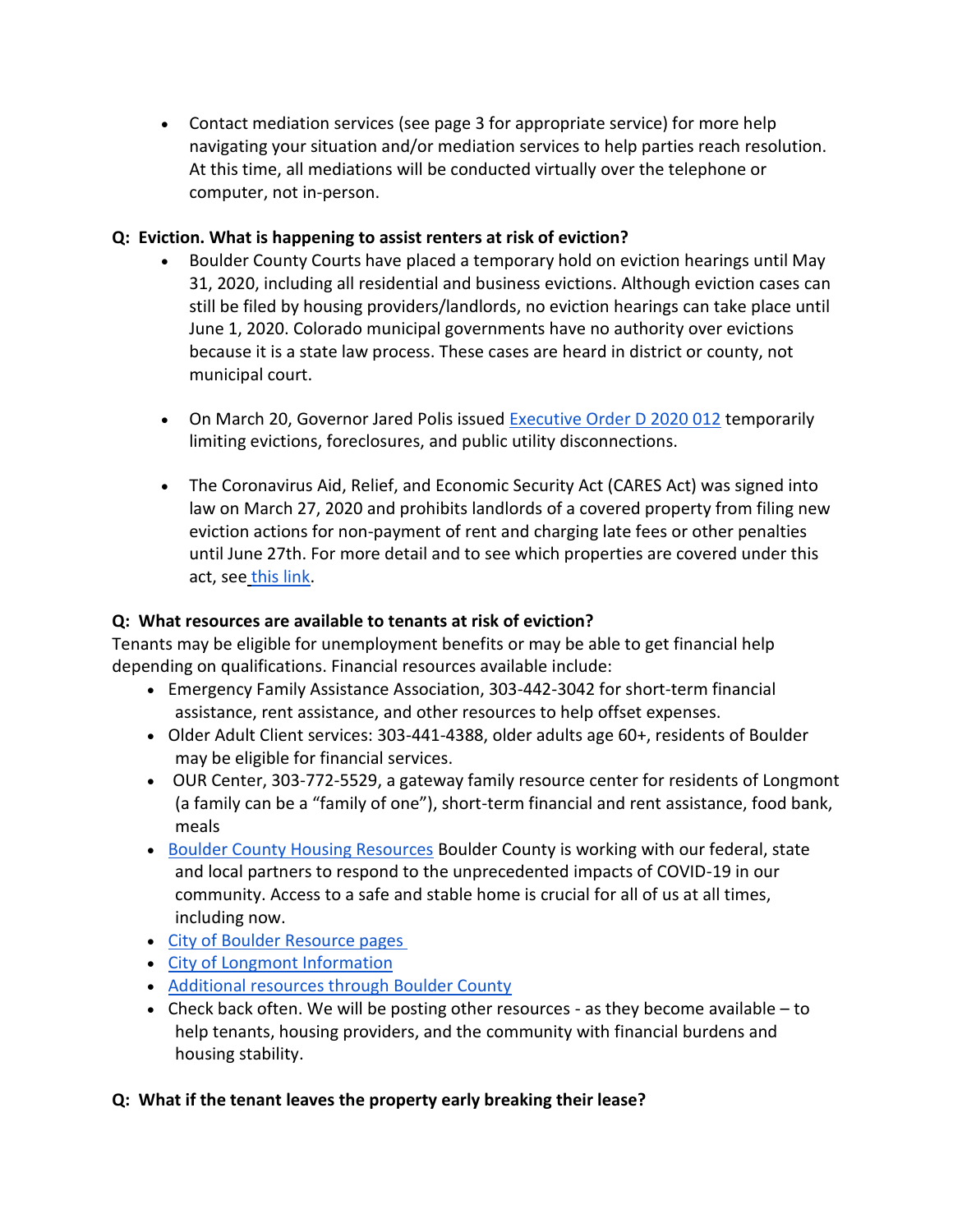- Again, communication between the landlord and tenant is critical to determine, what, if anything can be negotiated (see section above on communication and mediation options).
- What does the lease say about who is responsible for re-renting the unit, and what criteria should be used to approve prospective new tenants?
- CU students can access the [CU Off-Campus Housing office](https://www.colorado.edu/offcampus/) for additional resources and Ralphie's list, a housing database to help fill vacancies.

## **Q: As a private landlord, what if I am concerned about my next mortgage payment?**

- Property owners facing payment issues are recommended to call their lender immediately. Communicating with the lender early gives everyone time to develop an alternative plan. If the owner would like assistance in this process or further information, they are encouraged to contact the Boulder County Personal Finance Program.
- The Boulder County Personal Finance Program provides free counseling by HUDapproved Housing Counselors. Included is counseling related to loss mitigation options, CARES Act implications, foreclosure prevention options, credit impacts and debt management plans. [\(www.BoulderCountyPFP.org\)](http://www.bouldercountypfp.org/)

## **Q: Foreclosures. What is happening to assist property owners who may be at risk of foreclosure?**

- Property owners facing payment issues are recommended to call their lender immediately. Communicating with the lender early gives everyone time to develop an alternative plan. If the owner would like assistance in this process or further information, they are encouraged to contact the Boulder County Personal Finance Program.
- On March 18, the Federal Housing Administration enacted an "immediate foreclosure and eviction moratorium for single family homeowners with FHA-insured mortgages" for the next 60 days.
- Servicers of Fannie Mae and Freddie Mac backed loans are instructed to work with borrowers experiencing hardship related to COVID-19. This includes suspension of payment, creating forbearance plans and loan modification. It is expected many other lenders will follow this same guidance.
- The Boulder County Personal Finance program provides free counseling by trained homeownership counselors. Included is counseling related to foreclosure, loan modification and lender communications [\(www.BoulderCountyPFP.org\)](http://www.bouldercountypfp.org/)
- Small businesses and sole proprietors may be eligible to apply for an Economic Injury Disaster Loan (EIDL). Learn more from the Colorado Small Business Development [Center.](https://www.coloradosbdc.org/covid/)

## **Q: Does a tenant have to comply with allowing someone into the property for a showing or an appraisal given the social distancing mandate?**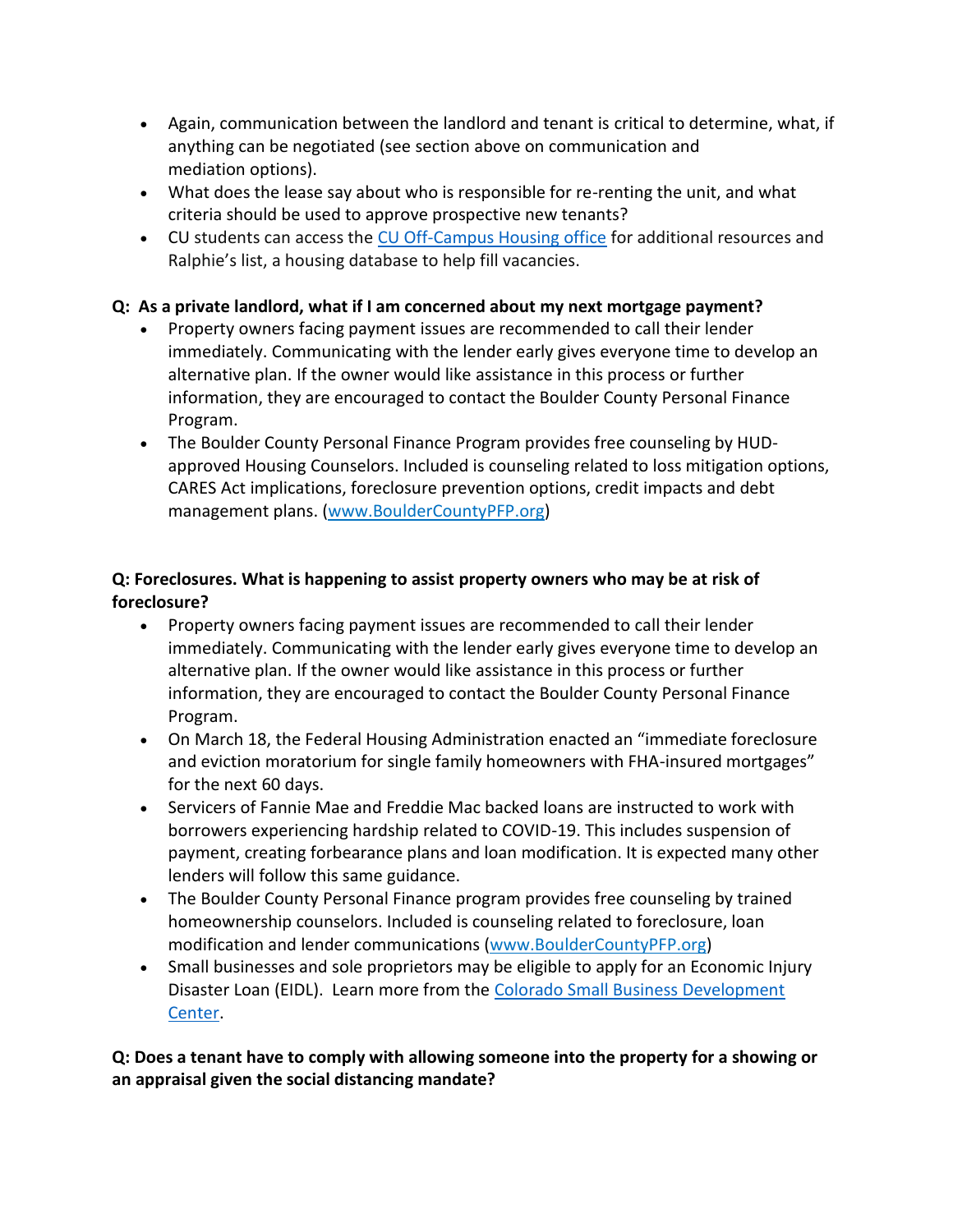No, a tenant does not have to accommodate showings. On April 10, the Colorado Attorney General's office clarified that real estate marketing services such as showings and open houses are not considered to be a critical service under the stay at home order and are not permitted. [See link](https://wp-cpr.s3.amazonaws.com/uploads/2020/04/Notice-to-Mr.-Frank-Zieg-re-Broker-Non-Compliance-03-31-2020.pdf)

## **Q: If a CU student returns home upon the school's recommendation and is no longer occupying the property, can they expect to be released from the lease or receive any rent reduction**

No, the lease contract is still valid. There are thousands of CU students in the same situation and property owners would be absorbing an enormous financial loss if they allowed all students in this situation to break their lease. Instead, most property managers are only willing to negotiate in those situations where there is a financial need as a result of COVID-19.

#### **Q: What recourse does a tenant have if their roommate isn't practicing social distancing?**

If the roommate is on the same lease, this is considered an issue between roommates. A housing provider has no obligation to rectify a situation or settle an argument between roommates. It may be more complicated if the other tenant is on a separate lease. In either case, if the roommates are unable to settle it between themselves, mediation through Community Mediation Service in Boulder or Longmont Mediation Services could be an option.

## **Q: If a tenant's lease is ending but they don't want to move out during this period of social distancing, what are their options?**

Under normal circumstances, when a lease ends with no mutual agreement to extend it, if the tenant doesn't move the tenant could be evicted. However, right now, with eviction hearings delayed until the end of May (or even later, depending on caseloads in the court or for properties covered by the CARES act) it's in everyone's interest to try to negotiate a solution that meets everyone's needs.

#### **Q: Does a tenant need to share with a housing provider the results from a test for COVID, or any other medical information?**

A tenant's medical information is private and a tenant does not need to share medical information with a housing provider, even information related to COVID-19. Also, a housing provider cannot demand that a tenant get a COVID-19 test. It is recommended that tenants and housing providers alike follow as much as possible the directions from the State regarding sheltering in place, social distancing, and face protection.

#### **FOR MORE INFORMATION AND HELP NAVIGATING YOUR SITUATION, CONTACT:**